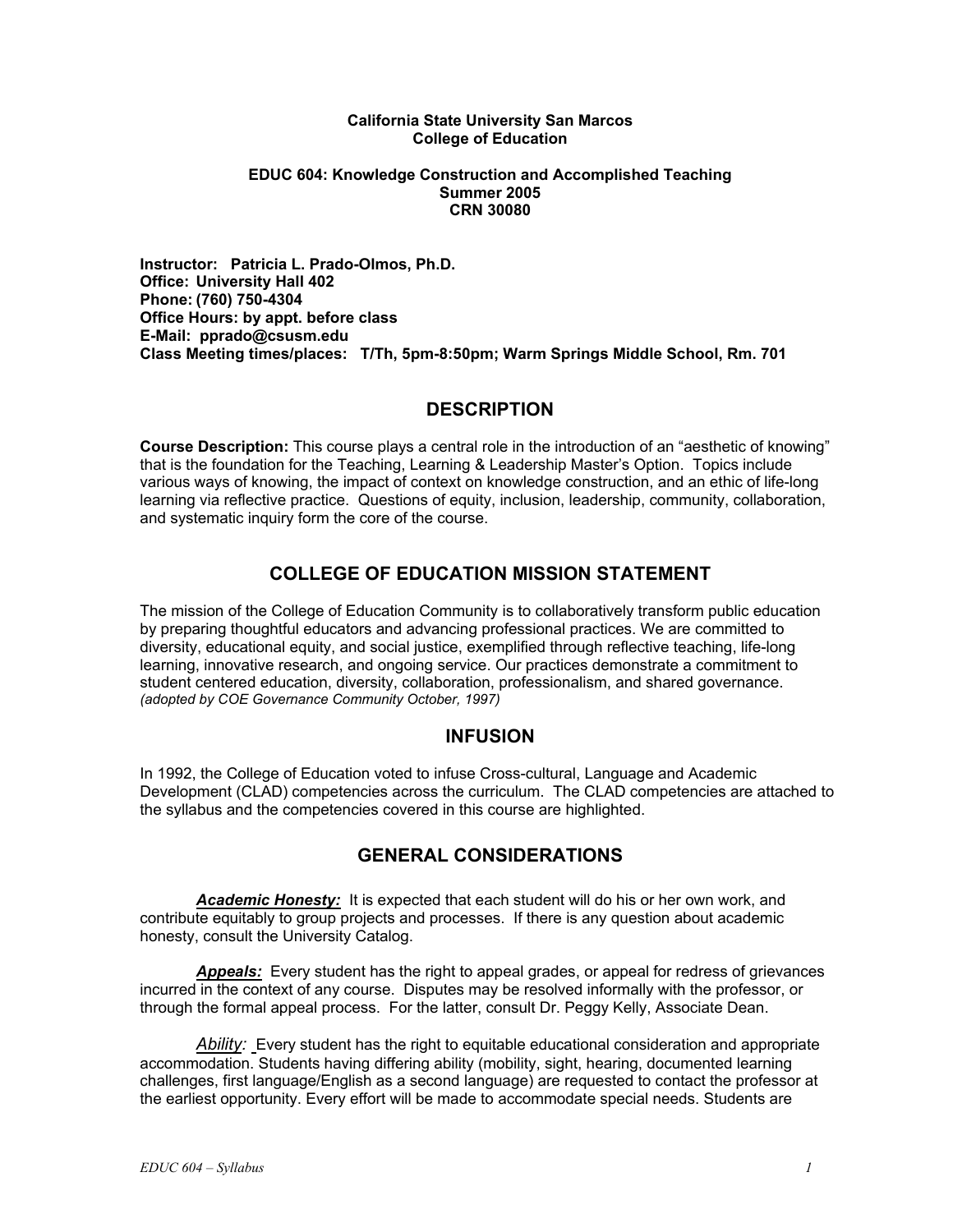reminded of the availability of Disabled Student Services, the Writing Center, technology assistance in the computer labs, and other student support services available as part of reasonable accommodation for special needs students.

*Students with Disabilities Requiring Reasonable Accommodations.* Students are approved for services through the Disabled Student Services Office (DSS). This office is located in Craven Hall 5205, and can be contacted by phone at (760) 750-4905, or TTY (760) 750-4909. Students authorized by DSS to receive reasonable accommodations should meet with their instructor during office hours or, in order to ensure confidentiality, in a more private setting.

The Governance Community of the College of Education adopted the following policy on 12/19/97:

# **COLLEGE ATTENDANCE POLICY**

Due to the dynamic and interactive nature of courses in the College of Education, all students are expected to attend all classes and participate actively. At a minimum, students must attend more than 80% of class time, or s/he **may not receive a passing grade** for the course at the discretion of the instructor. Individual instructors may adopt more stringent attendance requirements. Should the student have extenuating circumstances, s/he should contact the instructor as soon as possible.

# **ATTENDANCE AND PARTICIPATION**

The course deals with complex material processed in a variety of ways. Structured interactions, group processes, oral presentations, guided discussion of readings, and self-disclosure exercises are the norm. **Students are expected to have read assigned materials by the date indicated in the syllabus, and should be prepared to discuss readings individually or in variously structured groups.** The degree of your engagement in these processes forms the basis for points assigned. Due to the fast paced and highly interactive nature of the course, regular attendance and full participation are expected: teaching and learning is difficult (if not impossible) if one is not present for and engaged in the process. Therefore, the above College Attendance Policy is amplified as follows: 1. Missing more than 1 class meeting will result in the reduction of one letter grade. 2. Arriving late or leaving early on more than two occasions will result in the reduction of one letter grade. 3. Illness and emergency circumstances will be considered/negotiated on a case-bycase basis. These measures should not be considered punitive, as students are expected to establish appropriate personal, academic and career-ladder priorities. Therefore these measures should be viewed as taking appropriate individual responsibility for one's own learning in a democratic, collaborative and reciprocal-learning environment.

# **COURSE OBJECTIVES**

**Course Objective:** This course is specifically designed to provide reflection on theory of learning and instruction, positioning of oneself in a theoretical framework, and application of philosophy to one's teaching practice. There is an emphasis on familiarization with, and critique of, the National Board of Professional Teaching Standards (NBPTS) certification process, including documentation of one's own classroom practice in a portfolio format.

### **Required Texts:**

- Daniels, H. & Bizar, M. (1998). *Methods that matter.* ME: Stenhouse.
- Palmer, P. (1998). *The Courage to Teach.* SF: Jossey-Bass, Inc.
- Ladson-Billings, Gloria. (2001). *Crossing Over to Canaan: the journey of new teachers in diverse classrooms.* San Francisco: Jossey-Bass.
- Custom Reader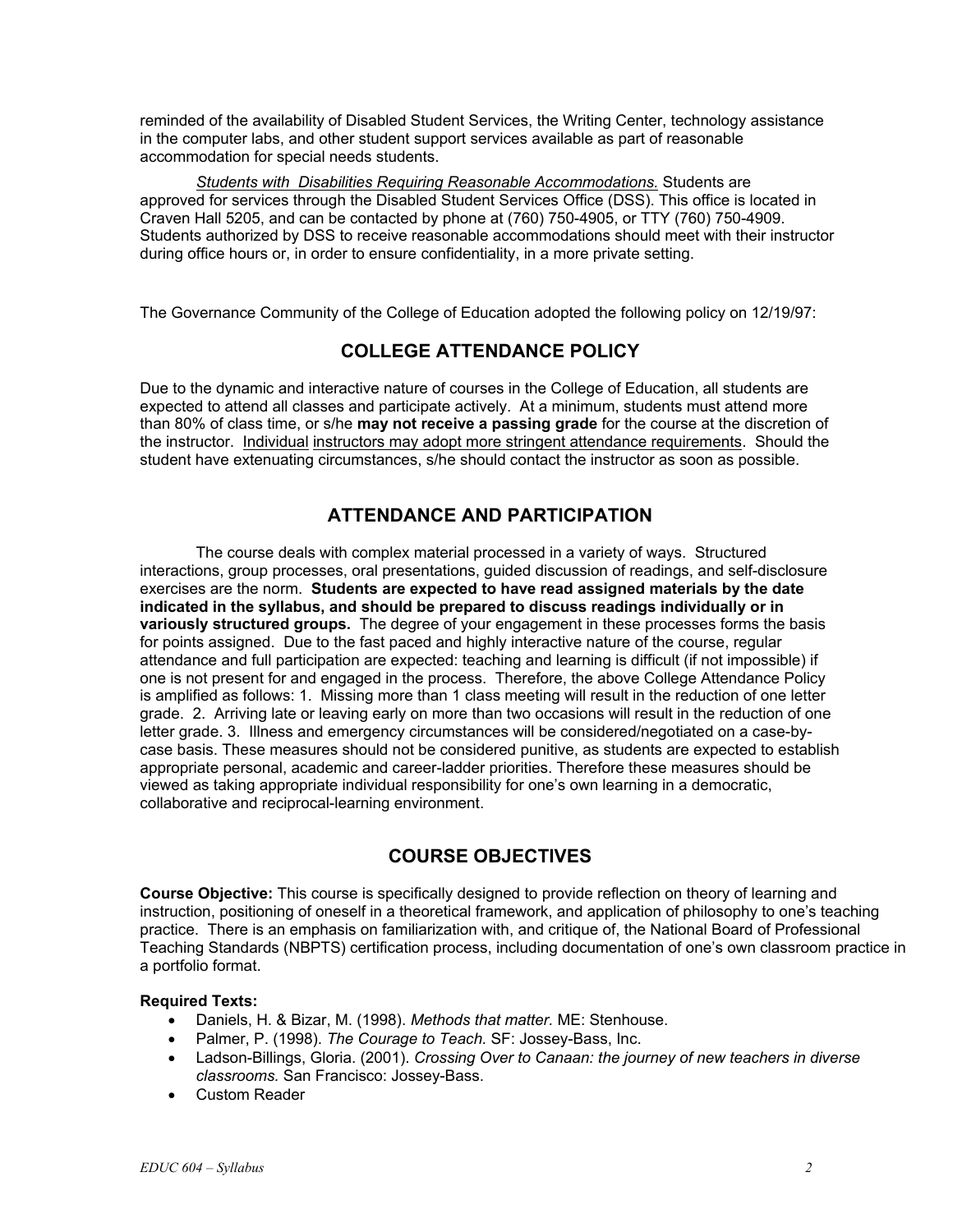### **GRADING**

*Grading Scale:* A=100-96, A-=95-91, B+=90-86, B=85-81, B-=80-76, C+=75-71, C=70-66, C-=65-51, D=50-46, F=45 or lower.

 *Submission Schedule:* Work submitted late, but within one week of the due date will be reduced by one letter grade. Work received over one week late receives no credit.

*Grading Emphasis*: Each written assignment will be graded approximately 80% on content and context (detail, logic, synthesis of information, depth of analysis, etc.), and 20% on mechanics (grammar, syntax, spelling, format, uniformity of citation, etc.). All citations, where appropriate, will use APA format. Consult Library Services for the *Manual of Citation of the American Psychological Association,* or <www.apastyle.org/index.html>

## **COURSE REQUIREMENTS**

#### **NOTE: I RESERVE THE RIGHT TO CHANGE, ADD TO, OR DELETE ANY AND ALL MATERIAL FROM THE COURSE**.

This class will be structured as a graduate-level seminar. As such, we will read, write and discuss the materials. The success of a seminar is dependent upon each and every participant being prepared. However, discussion need not consist of only sitting around a table and talking. Multiple approaches, methods, and teaching experiences are a necessary strategy to accommodate learning given the possibility of various learning styles. The class will be divided into groups. Each group will be responsible for presenting and leading class discussion on various topics.

My role will be to "facilitate" the discussion and to intervene as necessary to promote the topic. I do not intend to lecture each week, or to be the focus of the class. You will work to develop your **Knowledge Base** through reading the assigned material (to develop a basic understanding of the subject matter), present it to the class (to develop your expertise), and lead the class discussion (to develop confidence in your KB and skills). In effect, you will have many opportunities to "*empowe*r" yourself--i.e. to use the tools which are before you to try out new ideas.

**NOTE:** Assigned texts and readings **MUST** be brought to **ALL** class sessions.

## **COURSE REQUIREMENTS**

#### **Assignments:**

 All assignments are due on the dates indicated. Assignments must be typewritten/word processed, double-spaced and with standard margins. It is expected that all assignments will reflect university-level composition and exposition. Use of electronic spelling and grammar checking is encouraged.

| 1. Attendance and Participation    | 20 points |
|------------------------------------|-----------|
| 2. Reading response reviews        | 20 points |
| 3. Toward a Teacher's Epistemology | 20 points |
| 4. Class Presentation              | 20 points |

 <sup>5.</sup> Movie Review 20 points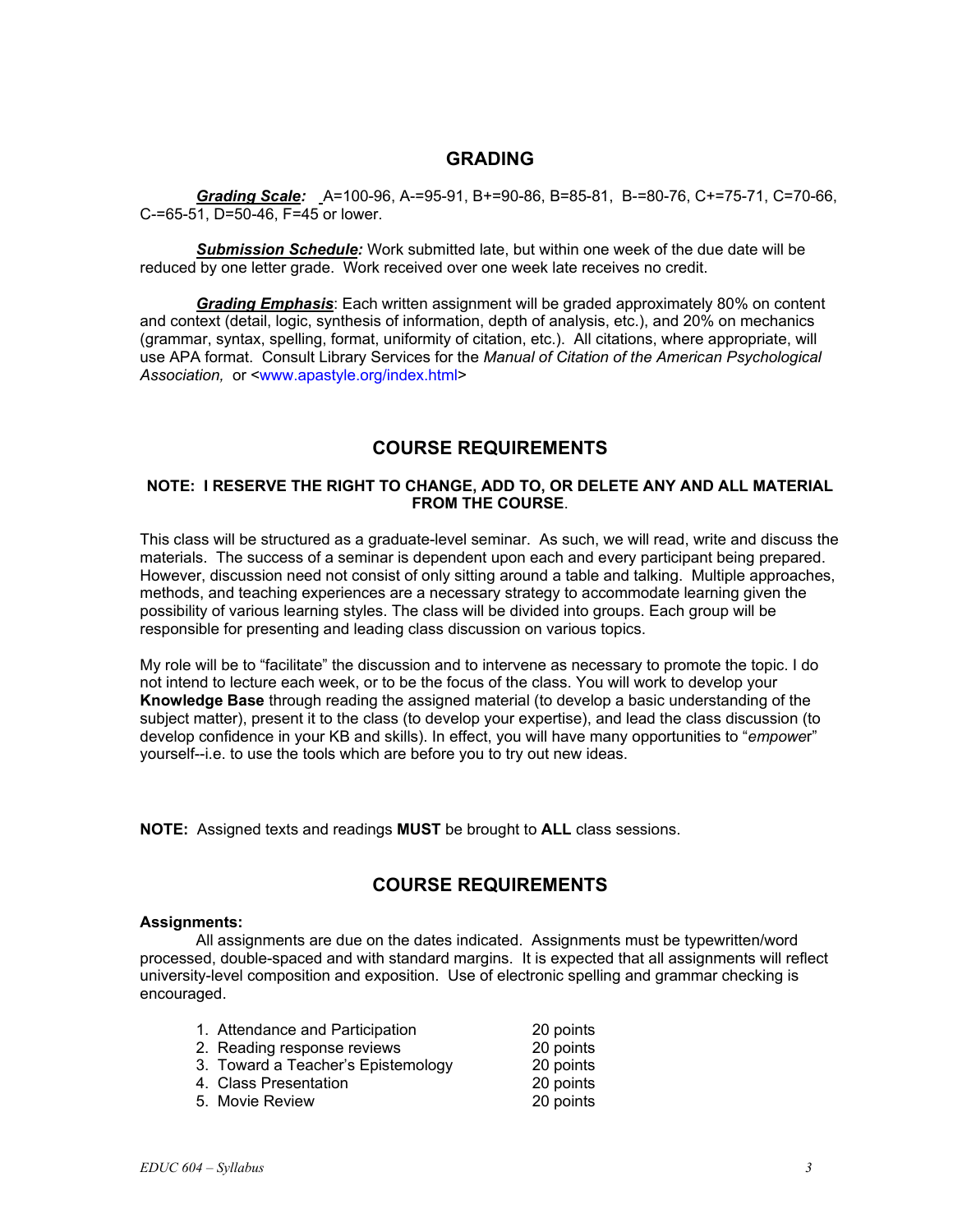- 1. Attendance and Participation (20%) As graduate students, you are expected to take an active role in class and class activities. The quality of this course rests on the quality of YOUR participation. Toward this end, you are expected to attend every class.
- 2. Reading Response Reviews (20%). For each class session where there is a reading assignment, you will be asked to write your reaction to what you have read. Your review should demonstrate your "thinking" about what it is you have read (it should not be merely a summary). This is an opportunity for you to present your perspective on the topic, share your experiences, struggle with ideas. At the end, construct one question that emerges from what you've read and your reaction to what you've read. For each review, do not exceed one page. It will be handed in at the beginning of class and/or be the basis for initial class discussion. You are allowed two reviews for which you can "pass."
- 2. Toward a Teacher's Epistemology (20%) Central to this class is discussion/debate around questions of epistemology. Epistemology refers to what we know and how we know. Several articles and readings propose alternative perspectives on what we know and how we know. Given these articles and discussion/debate, I would like you to advance your own thinking, at this point, on questions of epistemology. How do you know what you know? How does this influence what you do in your classroom?

Write a 3-5 page paper that focuses on your epistemology. What is your worldview? Consider your world view/epistemology of education. Your paper should address the following:

- your beliefs about knowledge and learning<br>- how you enact your beliefs in your choice o
- how you enact your beliefs in your choice of curriculum, your instructional strategies and your management style
- how your personal identity plays a role in your pedagogy and how you meet the needs of your students
- the influence of class articles
- 2. Class Presentation on Reading (20%) With a partner, select one of the articles from the custom reader. You and your partner are responsible for leading a class discussion of the article. Utilize one of the best practices in the Daniels and Bizar (1998) text. Plan to use 30-60 minutes of class time.
- 2. Movie Review (20%). Select a movie about education or teaching. View and analyze the movie. Consider the following questions
	- How are teachers portrayed?
	- How are students portrayed?
	- Speculate on the teachers' philosophy what do they believe about teaching and learning?
	- According to this movie, what does popular culture believe to be true about teachers?

 Stand and Deliver Blackboard Jungle Dangerous Minds Lean on Me Up the Down Staircase To Sir, with love Dead Poets Society Mona Lisa Smile The Prime of Miss Jean Brodie The Corn is Green

You may also suggest other titles.

Suggested movies: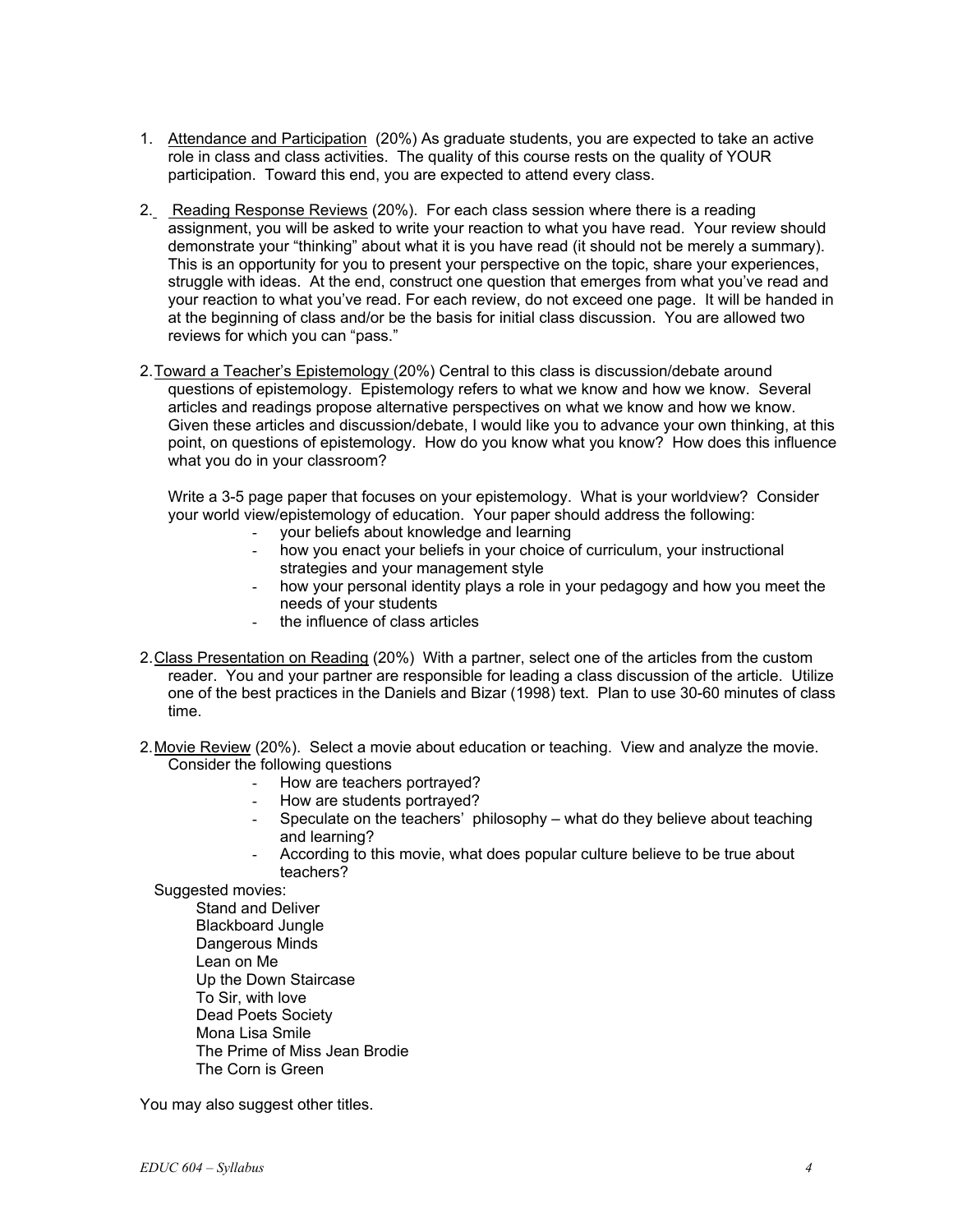# **TENTATIVE COURSE SCHEDULE**

| <b>DATE</b>          | <b>TOPIC/ACTIVITY</b>                                       | <b>READING ASSIGNMENT</b>   |
|----------------------|-------------------------------------------------------------|-----------------------------|
| Session 1            | Introduction                                                | Assigned in class           |
| 5/24/05              | <b>Community Building</b>                                   |                             |
|                      | Syllabus Review/Rubric Dev.                                 |                             |
|                      | <b>Article Presentation Demo</b>                            |                             |
| Session 2<br>5/26/05 | Starting with Me: Exploring                                 | Palmer: Chs. 1 & 2          |
|                      | the Self and My Epistemology<br><b>Article Presentation</b> |                             |
|                      | <b>Reading Response DUE</b>                                 |                             |
| Session 3            | Starting with Me: Exploring                                 | Palmer: Chs. 3 & 4          |
| 5/31/05              | the Self and My Epistemology                                |                             |
|                      | <b>Article Presentation</b>                                 |                             |
|                      | <b>Reading Response DUE</b>                                 |                             |
| Session 4            | Starting with Me: Exploring                                 | Palmer: Chs. 5, 6, 7        |
| 6/2/05               | the Self and My Epistemology                                |                             |
|                      | <b>Article Presentation</b>                                 |                             |
|                      | <b>Reading Response DUE</b>                                 |                             |
| Session 5            | Considering my Practice: Me                                 | Daniels & Bizar: Chs. 1 & 2 |
| 6/7/05               | and My Students                                             |                             |
|                      | <b>Article Presentation</b>                                 |                             |
|                      | <b>Reading Response DUE</b>                                 |                             |
| Session 6            | Considering my Practice: Me                                 | Daniels & Bizar: Chs. 3 & 4 |
| 6/9/05               | and My Students                                             |                             |
|                      | <b>Article Presentation</b>                                 |                             |
|                      | <b>Reading Response DUE</b>                                 |                             |
| Session 7<br>6/14/05 | <b>Independent Study</b><br>View movie for review           |                             |
| Session 8            | Considering my Practice: Me                                 | Daniels & Bizar: Chs. 5 & 6 |
| 6/16/05              | and My Students                                             |                             |
|                      | Peer Review of Epistemology                                 |                             |
|                      | paper - Draft                                               |                             |
|                      | <b>Article Presentation</b>                                 |                             |
|                      | <b>Reading Response DUE</b>                                 |                             |
| Session 9            | Considering my Practice: Me                                 | Daniels & Bizar: Ch. 7      |
| 6/21/05              | and My Students                                             |                             |
|                      | <b>Article Presentation</b>                                 |                             |
|                      | <b>Reading Response DUE</b>                                 |                             |
| Session 10           | Learning from Others: It's a                                | Ladson-Billings: Chs. 1-3   |
| 6/23/05              | Journey                                                     |                             |
|                      | <b>Article Presentation</b>                                 |                             |
| Session 11           | <b>Reading Response DUE</b><br>Learning from Others: It's a | Ladson-Billings: Chs. 4-6   |
| 6/28/05              | Journey                                                     |                             |
|                      | <b>Article Presentation</b>                                 |                             |
|                      | <b>Reading Response DUE</b>                                 |                             |
|                      | <b>Epistemology paper DUE</b>                               |                             |
| Session 12           | Wrap-up: Final Thoughts and                                 |                             |
| 6/30/05              | Sharing                                                     |                             |
|                      | <b>Article Presentation</b>                                 |                             |
|                      | <b>Movie Analysis DUE</b>                                   |                             |